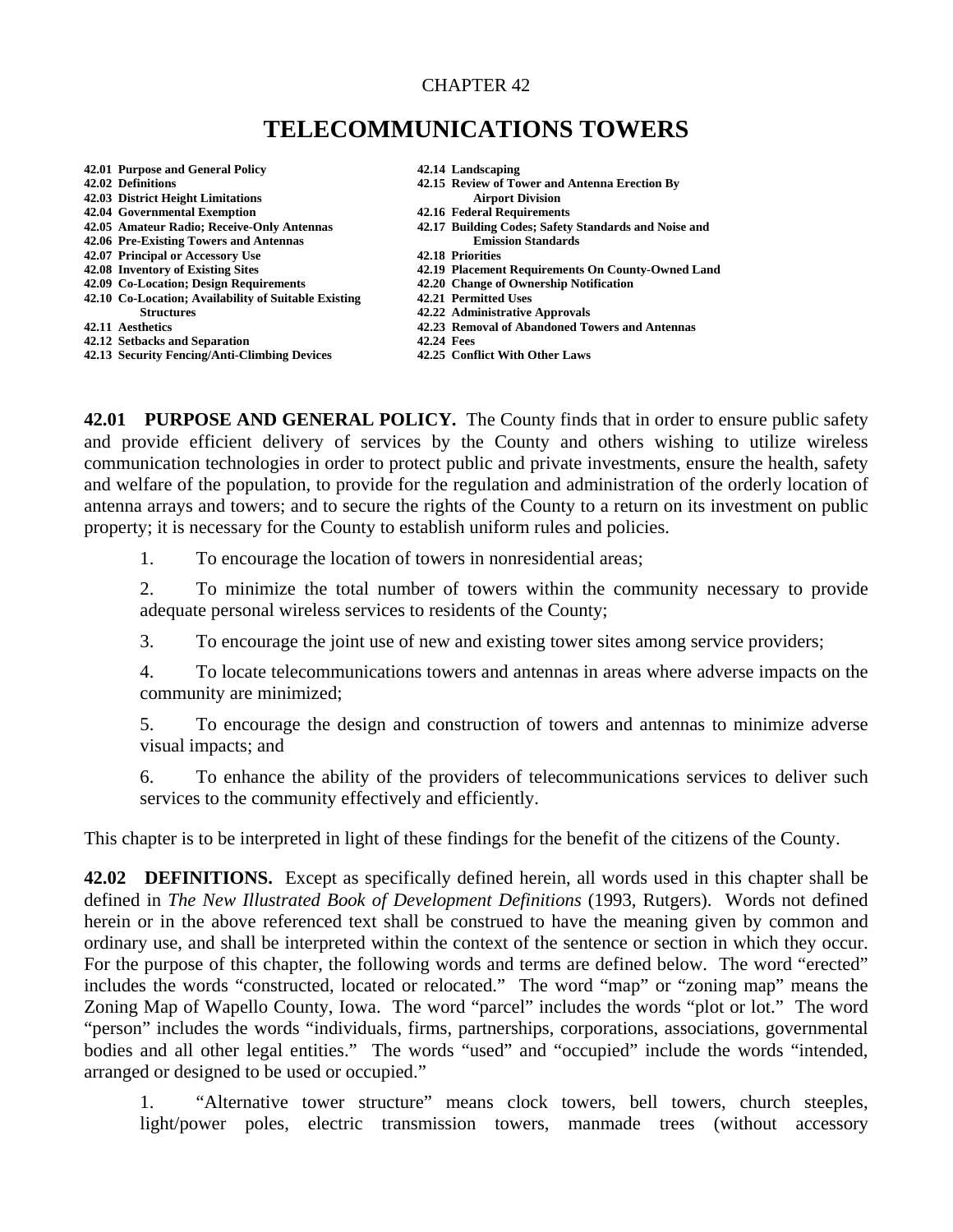buildings/structures), and similar natural or manmade alternative-design mounting structures that camouflage or conceal the presence of antennas or towers.

2. "Antenna" means any exterior apparatus designed for wireless telecommunication, radio or television communications through the sending and/or receiving of electromagnetic waves.

3. "Co-location" means the placement of the antennas of two or more service providers upon a single tower or alternative tower structure.

4. "Department" means the Wapello County Department of Planning and Zoning.

5. "Director" means the Director of the Wapello County Department of Planning and Zoning or his/her designee.

6. "FAA" means the Federal Aviation Administration.

7. "FCC" means the Federal Communications Commission.

8. "Geographic antenna placement area" means the [general](mailto:gener@ll) vicinity within which the placement of an antenna is necessary to meet the engineering requirements of an applicant's cellular network or other broadcasting need.

9. "Governing authority" means the County Board of Supervisors or other governmental entity controlling affected real property.

10. "Height," when referring to a tower or other structure, means the distance measured from ground level to the highest point on the tower structure or appurtenance.

11. "Pre-existing towers and antennas" means structures as set forth in Section 42.06 of this chapter.

12. "Public officer" means the Zoning Administrator of the Department of Planning and Zoning.

13. "Scenic views" means those geographic areas containing visually significant or unique natural features, as identified in the Wapello County Comprehensive Plan or Routes designated by the Iowa Department of Transportation as part of the Iowa Scenic Byway Program.

14. "Telecommunications" means the exchange information across a distance.

15. "Tower" means any structure that is designed and constructed primarily for the purpose of supporting one or more antennas, including self-supporting lattice towers, guy towers, or monopole towers. The term includes radio and television transmission towers, microwave towers, common-carrier towers, cellular telecommunication towers, manmade trees (with accessory buildings/structures) and other similar structures.

16. "Visual quality" means the appropriate design, arrangement and location of tower structures in relation to the built or natural environment to avoid abrupt or severe differences.

**42.03 DISTRICT HEIGHT LIMITATIONS.** Except as set forth in Section 42.05 herein, the requirements of this chapter shall govern the location of telecommunications towers that exceed, and antennas that are installed at a height in excess of, fifty (50) feet.

**42.04 GOVERNMENTAL EXEMPTION.** The provisions of this chapter do not apply to governmental facilities and structures. Private facilities and structures proposed for placement on governmentally owned property are not exempt.

**42.05 AMATEUR RADIO; RECEIVE-ONLY ANTENNAS.** This chapter does not govern any tower, or the installation of any antenna, that is 75 feet or less in height and is owned and operated by a federally licensed amateur radio station operator from the operator's residence, or is used exclusively as a receive-only antenna.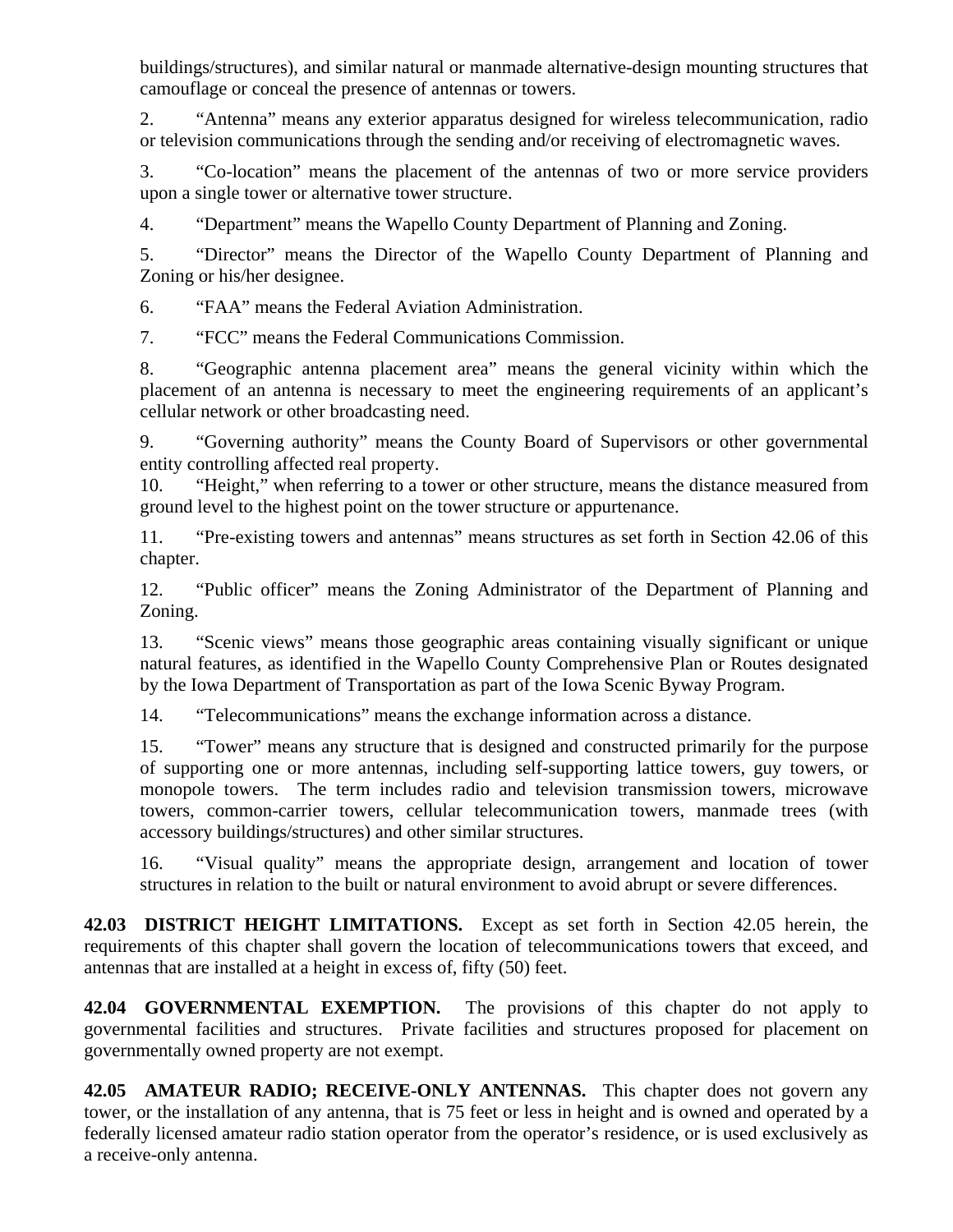**42.06 PRE-EXISTING TOWERS AND ANTENNAS.** Any tower or antenna for which a permit has been properly issued prior to the effective date of this chapter shall not be required to meet the provisions of this chapter, other than the requirements of Section 42.16 and 42.17. Any such towers or antennas shall be referred to in this chapter as "preexisting towers" or "preexisting antennas." If an additional antenna is co-located upon a pre-existing tower after adoption of this chapter, then fencing and landscaping requirements of Sections 42.13 and 42.14 shall be met as part of the permitting process.

**42.07 PRINCIPAL OR ACCESSORY USE.** A tower and/or antenna is considered a principal use if located on any lot or parcel of land as the sole or primary structure, and is considered an accessory use if located on a lot or parcel shared with a different existing primary use or existing structure. An existing use or structure on the same lot or parcel shall not preclude the installation of an antenna or tower. For purposes of determining whether the installation of a tower or antenna complies with zoning district requirements, including but not limited to setback, buffer and other requirements, the dimensions of the entire lot or parcel shall control, even though the antenna or tower may be located on a leased area within such lot or parcel. Towers that are constructed, and antennas that are installed, in accordance with the provisions of this chapter shall not be deemed to constitute the expansion of a nonconforming use or structure.

**42.08 INVENTORY OF EXISTING SITES.** To facilitate the co-location of antennas, each applicant seeking to locate a new tower, alternative tower structure or antenna, or modify any such existing structure, shall provide to the Department an inventory of its existing towers or alternative tower structures. Applicants seeking to erect an amateur radio tower or antenna are exempt from this provision. The inventory shall include all such structures that are within the jurisdiction of the governing authority; within a municipality located, in whole or in part, within Wapello County; or, within one-quarter mile of the border of Wapello County, and shall include specific information about the location (latitude and longitude coordinates), height, design, tower type and general suitability for antenna co-location of each tower, and other pertinent information as may be required by the Department. The Department may share such information with other applicants for a Building Permit under this chapter or other organizations seeking to locate towers or antennas within the jurisdiction of the governing authority, provided however, that the Department is not, by sharing such information, in any way representing or warranting that such sites are available or suitable.

**42.09 CO-LOCATION; DESIGN REQUIREMENTS.** In addition to all applicable building and safety codes, all towers, except amateur radio towers, shall be designed to accommodate the co-location of cellular telecommunication antennas according to the following:

1. For towers up to 150 feet in height, the structure and fenced compound shall be designed to accommodate at least two providers, and

2. For towers greater than 150 feet in height, the structure and fenced compound shall be designed to accommodate at least three providers.

3. For towers of all heights, provisions shall be made that will allow public emergency broadcast equipment to co-locate. These will be in addition to the requirements in subsections 1 and 2 above and will be limited to one emergency service per location, provided that the service does not interfere with the primary use of the tower or structure.

**42.10 CO-LOCATION; AVAILABILITY OF SUITABLE EXISTING STRUCTURES.** No new tower, except amateur radio towers, shall be permitted unless the applicant demonstrates to the satisfaction of the Department and Board of Supervisors that no existing tower or existing alternative tower structure can accommodate the applicant's proposed antenna. All evidence submitted shall be signed and sealed by appropriate licensed professionals or qualified industry experts. Evidence submitted to demonstrate that no existing tower or structure can accommodate the proposed antenna shall consist of one or more of the following: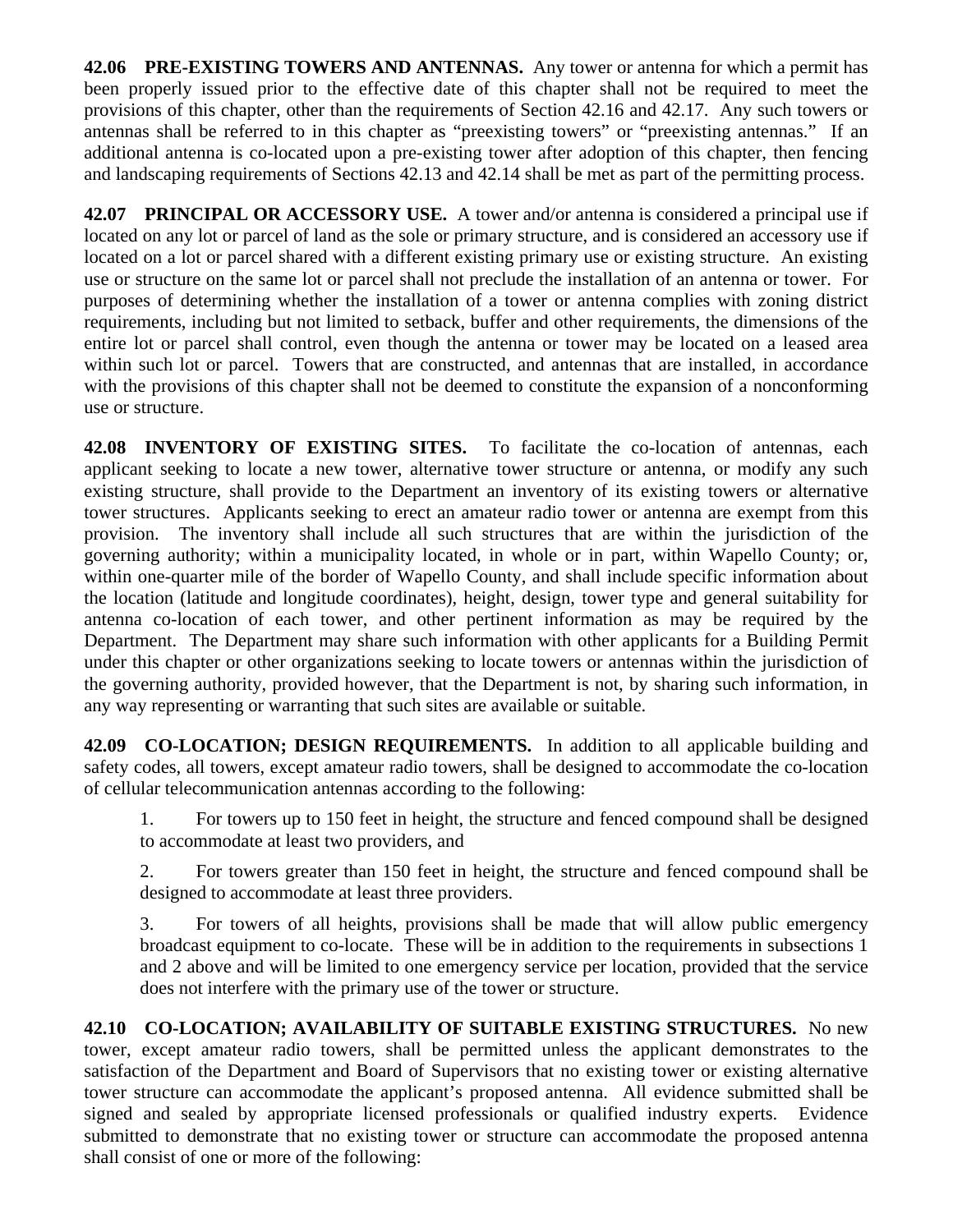1. No existing towers or suitable alternative tower structures are located within the geographic antenna placement area required to meet the applicant's engineering requirements.

2. Existing towers or structures are not of sufficient height to meet the applicant's engineering requirements.

3. Existing towers or structures do not have sufficient structural strength to support the applicant's antenna and related equipment.

4. The applicant's proposed antenna would cause electromagnetic interference with the antennas on the existing towers or structures, or the antennas on the existing towers or structures would cause interference with the applicant's proposed antenna.

5. The cost or contractual provisions required by the tower owner to share an existing tower or structure or to adapt an existing tower or structure for sharing are unreasonable. Costs exceeding new tower development are presumed to be unreasonable.

6. The applicant adequately demonstrates that there are other limiting factors that render existing towers and structures unsuitable.

**42.11 AESTHETICS.** The guidelines set forth in this section govern the design and construction of all towers, and the installation of all antennas, governed by this chapter.

1. Towers and/or antennas shall either maintain a galvanized steel or concrete finish or, subject to any applicable standards of the FAA, be painted a neutral color so as to reduce visual obtrusiveness.

2. At all tower sites, the design of all buildings and related structures shall use materials, colors, textures, screening, and landscaping that will blend the tower facilities to the natural setting and building environment.

3. For antennas installed on a structure other than a tower, the antenna and supporting electrical and mechanical ground equipment shall be of a neutral color so as to make the antenna and related equipment visually unobtrusive.

4. Towers shall not be artificially lighted, unless required by the FAA or other applicable authority. If lighting is required, the governing authority may review the available lighting alternatives and approve the design that would cause the least disturbance to the surrounding views.

5. No signage or other identifying markings of a commercial nature shall be permitted upon any tower or alternative tower structure within the County.

**42.12 SETBACKS AND SEPARATION.** The following setbacks and separation requirements shall apply to all towers.

1. Towers shall be set back a distance equal to one-third of the height of the tower from its base to any public right-of-way or property line of the lot or parcel containing the tower.

2. Guy-wires and accessory buildings and facilities shall meet the minimum accessory use location and setback requirements.

3. In zoning districts other than A-1, A-2, C-1, C-2, OP, I-1 and I-2, towers over 150 feet in height shall not be located closer than 1,500 feet from any existing tower that is over 150 feet in height. This requirement does not apply to amateur radio towers.

**42.13 SECURITY FENCING/ANTI-CLIMBING DEVICES.** All towers and supporting equipment shall be enclosed by fencing not less than six (6) feet in height and shall also be equipped with appropriate anti-climbing devices. Fencing shall be of chain link, wood or other approved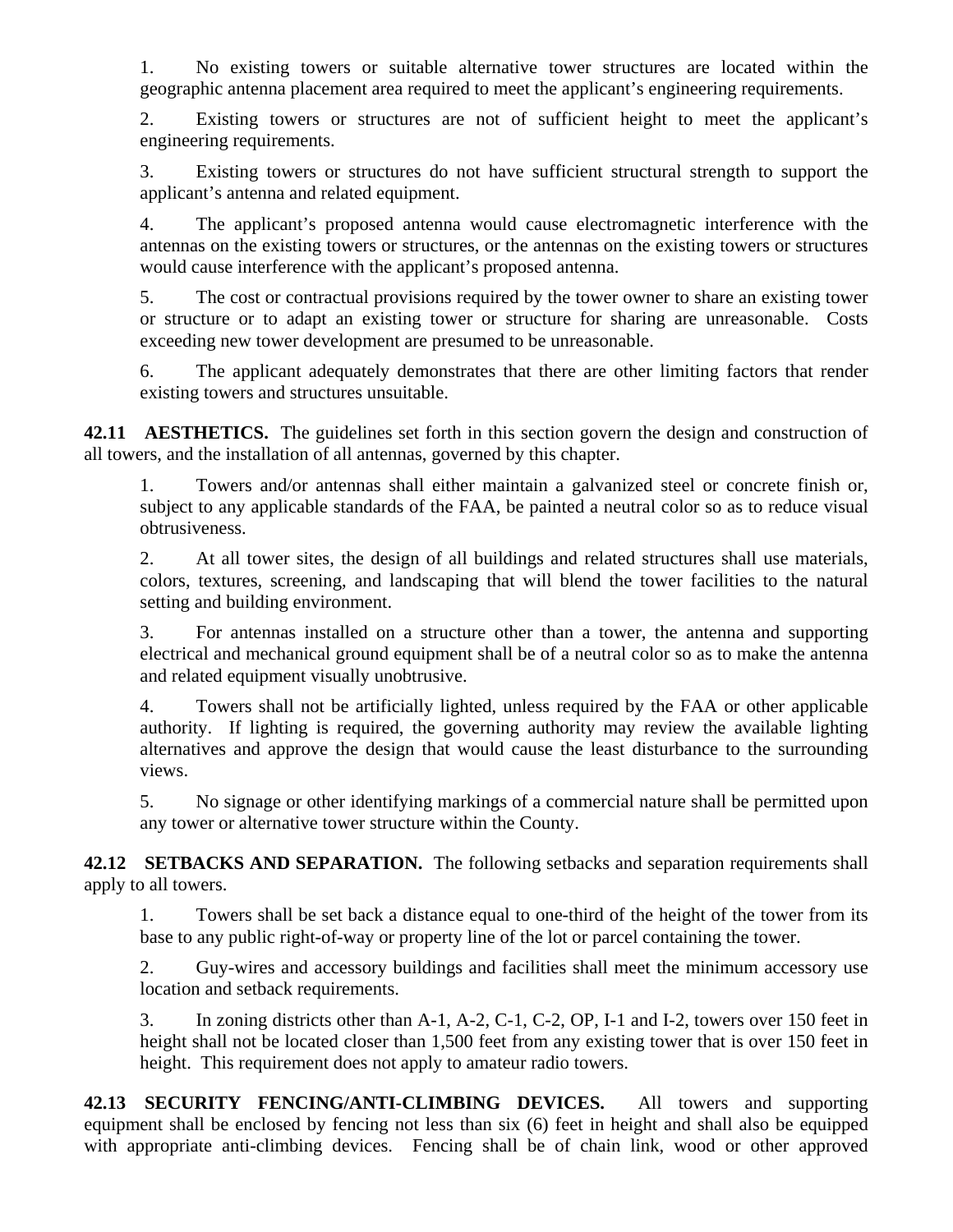alternative. Amateur radio towers and antennas or receive-only antennas are not subject to the provisions of this section unless required by the Board of Supervisors through the Building Permit process.

**42.14 LANDSCAPING.** The following requirements shall govern landscaping surrounding all towers.

1. Where adequate vegetation is not present, tower facilities shall be landscaped with a landscaped strip of plant materials, which effectively screens the view of the tower compound. Landscaped strips shall be a minimum of ten (10) feet in width and located outside the fenced perimeter of the compound.

2. Existing mature tree growth and natural landforms on the site shall be preserved to the maximum extent possible. Where natural vegetation around the perimeter of the site would provide an adequate visual screen, an undisturbed buffer may be utilized.

3. Amateur radio towers and antennas, or receive-only antennas are not subject to the provisions of this section unless required by the Board of Supervisors through the Building Permit process.

**42.15 REVIEW OF TOWER AND ANTENNA ERECTION BY AIRPORT DIVISION.** If upon receipt of an application for the erection of any tower or alternative tower structure governed by this chapter, the Department deems that the proposed structure may interfere with the use of the airways of the County by the public or interfere with the operation of existing or proposed airport facilities, a copy of the application shall be submitted by the Department to the Airport Division of the Department of Transportation for review and recommendation.

**42.16 FEDERAL REQUIREMENTS.** All towers must meet or exceed current standards and regulations of the FAA, the FCC, and any other agency of the Federal government with the authority to regulate towers and antennas. If such standards and regulations are changed, the owners of the towers and antennas governed by this chapter shall bring such towers and antennas into compliance with such revised standards and regulations within six (6) months of the effective date of such standards and regulations unless a more or less stringent compliance schedule is mandated by the controlling Federal agency. Failure to bring towers and antennas into compliance with such revised standards and regulations shall constitute grounds for the removal of the tower or antenna at the owner's expense.

**42.17 BUILDING CODES; SAFETY STANDARDS AND NOISE AND EMISSION STANDARDS.** No equipment shall be operated at towers and telecommunications facilities so as to produce noise in excess of applicable noise standards under WAC 173-60, except during emergencies or periodic routine maintenance which requires the use of a back-up generator, where the noise standards may be exceeded temporarily. The Federal Telecommunications Act of 1996 gives the FCC sole jurisdiction to regulate radio frequency emissions. Facilities that meet the FCC standards shall not be conditioned or denied on the basis of emissions impacts. Applicants for tower sites shall be required to provide information on the projected power density of the facility and how this meets the FCC standards. To ensure the structural integrity of towers, the owner, permittee or subsequent lessee of a tower or alternative tower structure shall ensure that it is maintained in compliance with standards contained in applicable local building codes and the applicable standards for towers that are published by the Electronic Industries Association, as amended from time to time. If, upon inspection, the Department concludes that a tower fails to comply with all applicable codes and standards, or constitutes a danger to persons or property, then upon receipt of written notice by the owner, permittee or lessee of the tower, said party shall have fifteen (15) days to bring the tower into compliance with such standards. If the owner, permittee or lessee fails to bring the tower into compliance within the 15 days, the governing authority may remove the tower at the expense of the owner, permittee or lessee. Prior to the removal of any tower, the Department may consider detailed plans submitted by the owner, permittee or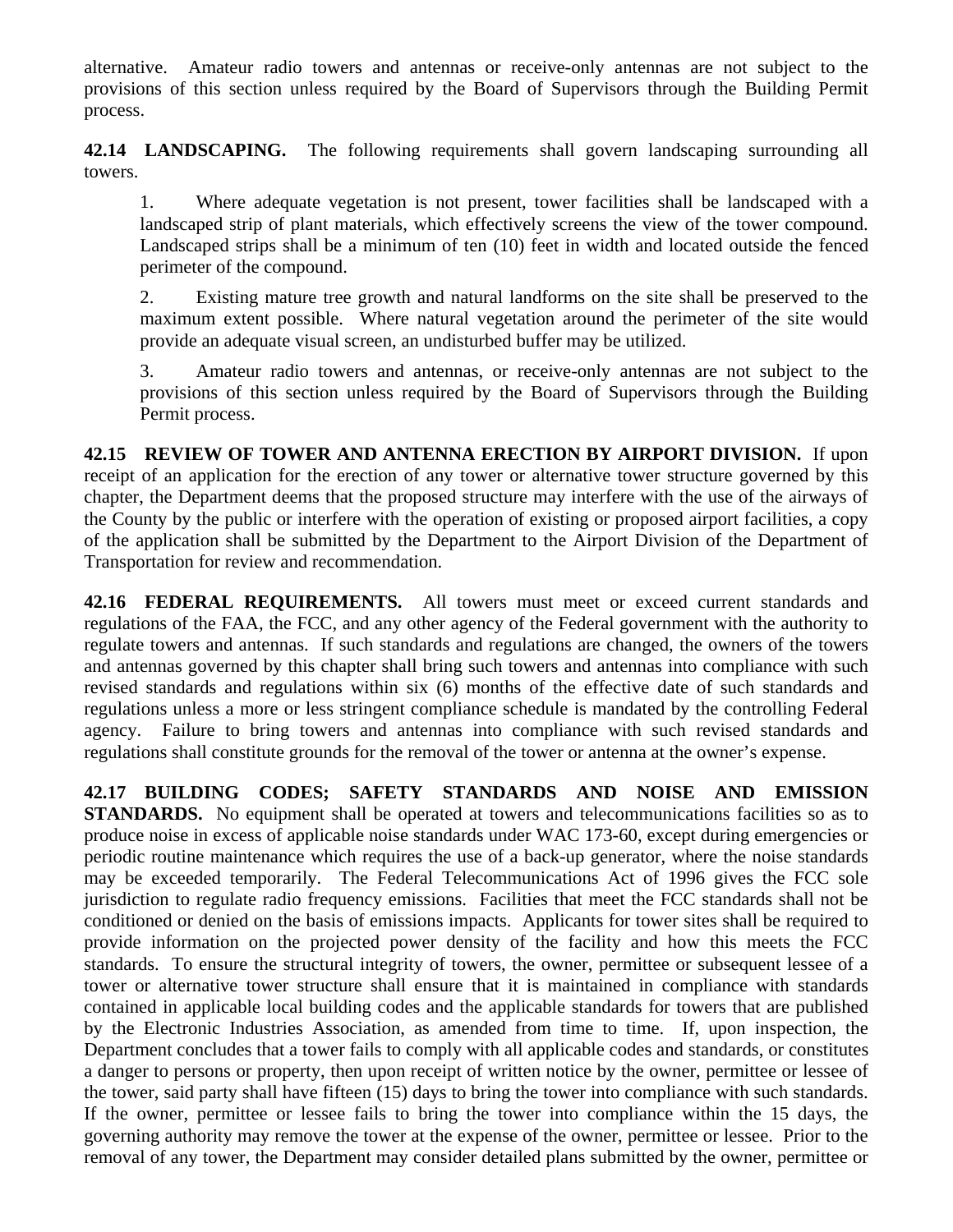subsequent lessee for repair of substandard towers, and may grant a reasonable extension of the above referenced compliance period.

**42.18 PRIORITIES**. Priority of the use of County-owned land for communications antennas and towers will be given to the following entities in descending order of priority:

1. All functions of the County.

2. Public safety agencies that are not a part of the County, including law enforcement, fire and ambulance services and private entities with a public safety agreement with the County.

3. Other governmental agencies for uses which are not related to public safety.

4. Entities providing licensed commercial communications services, including cellular, personal communications services (PCS), specialized mobilized radio (SMR), enhanced specialized mobilized radio (ESMR), paging and similar services that are marketed to the general public for business and/or personal use.

**42.19 PLACEMENT REQUIREMENTS ON COUNTY-OWNED LAND**. The placement of communications antennas or towers on County-owned property must comply with the following requirements:

1. The antenna or tower will not interfere with the purpose for which the County-owned property is intended.

2. The antenna or tower will have no adverse impact on surrounding private property.

3. The applicant will produce proof of adequate liability insurance for potential damage antennas or towers could reasonably cause to property and facilities and commit to a lease agreement which includes equitable compensation for the use of public land and other necessary provisions and safeguards. The fee shall be established by resolution of the Board of Supervisors.

4. The applicant will submit a letter of credit, performance bond, or the security acceptable to the County to cover the cost of antenna or tower removal.

5. The antennas or towers will not interfere with other uses which have a higher priority as discussed in the subsections above.

6. Upon reasonable notice, the antennas or towers may be required to be removed at the user's expense.

7. The applicant must reimburse the County for any costs which it incurs because of the presence of the applicant's antenna or tower.

8. The user must obtain all necessary land use approval.

9. The applicant will cooperate with the County's objective to promote collections and thus limit the number of separate antenna sites requested.

**42.20 CHANGE OF OWNERSHIP NOTIFICATION.** Upon the transfer of ownership of any tower, alternative tower structure, or lot upon which such a structure has been erected, the tower permittee shall notify the Department of the transaction in writing within 30 days.

## **42.21 PERMITTED USES.**

1. General. The uses listed in this section are deemed to be permitted uses and shall not require administrative review or approval of a Building Permit. However, all such uses shall comply with requirements set forth in Sections 42.07 through 42.20 of this chapter and all other applicable codes and ordinances.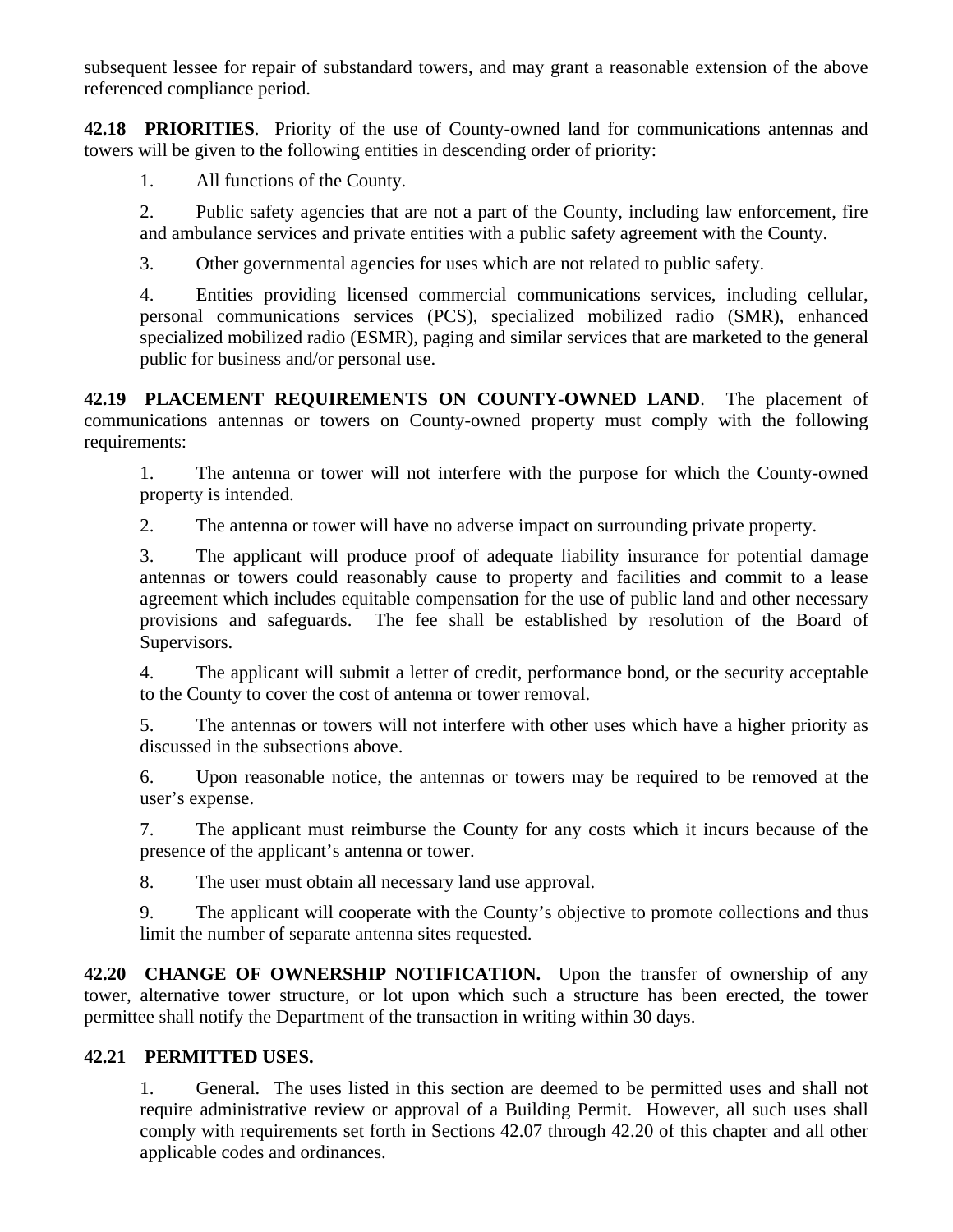2. Co-location of Antennas Required. Applicants for the erection of a tower or placement of an antenna shall be required to co-locate upon an existing tower or alternative tower structure. An exception to co-location shall only be made if the applicant adequately demonstrates that an existing tower suitable for co-location does not exist in the geographic antenna placement area utilizing the tower inventory maintained by the Department, and that no suitable alternative tower structure is available as set forth in Section 42.10 of this chapter.

3. Permitted Uses. If it is adequately demonstrated that antenna co-location, as required in subsection 2 above, is not possible for a given geographic antenna placement area, the following uses are permitted:

A. Constructing a new tower, including the placement of additional buildings or other supporting equipment used in connection with said tower or antenna, in the following zoning districts:

A-1 (Agricultural)

A-2 (Agricultural/Rural Residential)

C-1 (Commercial)

C-2 (Highway Service Commercial)

OP (Office Park District)

I-1 (Light Industrial District)

I-2 (Heavy Industrial District Airport Overlay)

Provided, however, all structures shall meet the setback, screening and buffer requirements contained herein, and are located a minimum distance of two (2) times the height of the tower from any residentially zoned property.

B. Installation of an antenna on an existing structure other than a tower (such as a building, sign, light pole, water tower, or other free-standing nonresidential structure) that is fifty (50) feet in height or greater, if the additional antenna height adds no more than twenty (20) feet to the height of the existing structure, subject to the zoning district restrictions of this section.

4. Public Notice/Appeal. At least ten days prior to the issuance of a Building Permit for the construction of a tower as a permitted use, the Department shall cause a sign to be posted on the property and the publication of a public notice in a newspaper of general circulation within the territorial boundaries of the County. Said public notice shall state the nature of the application, street location of the proposal and height of the proposed structure. If during the public notice period an objection to the building permit application is raised, the validity of the application and all pertinent documentation shall be determined by the Board of Adjustment. The objection shall be placed on the first available agenda of a regularly scheduled meeting following the expiration of the 10-day appeal period. The Board of Adjustment shall dispense with the objection by either:

A. A determination that the application is valid and meets all applicable criteria of this chapter, which shall result in the issuance of a Building Permit.

B. A determination that the application is or is not in the best interest of the public. Applications found not to be in the best interest of the public may, as a result, be processed through Section 40.27(7) of Chapter 40 of this Code of Ordinances (the Zoning Ordinance).

5. Appeal of Administrative Determination. If a Building Permit application for a tower as a permitted use is determined by the Department of Planning and Zoning not to meet all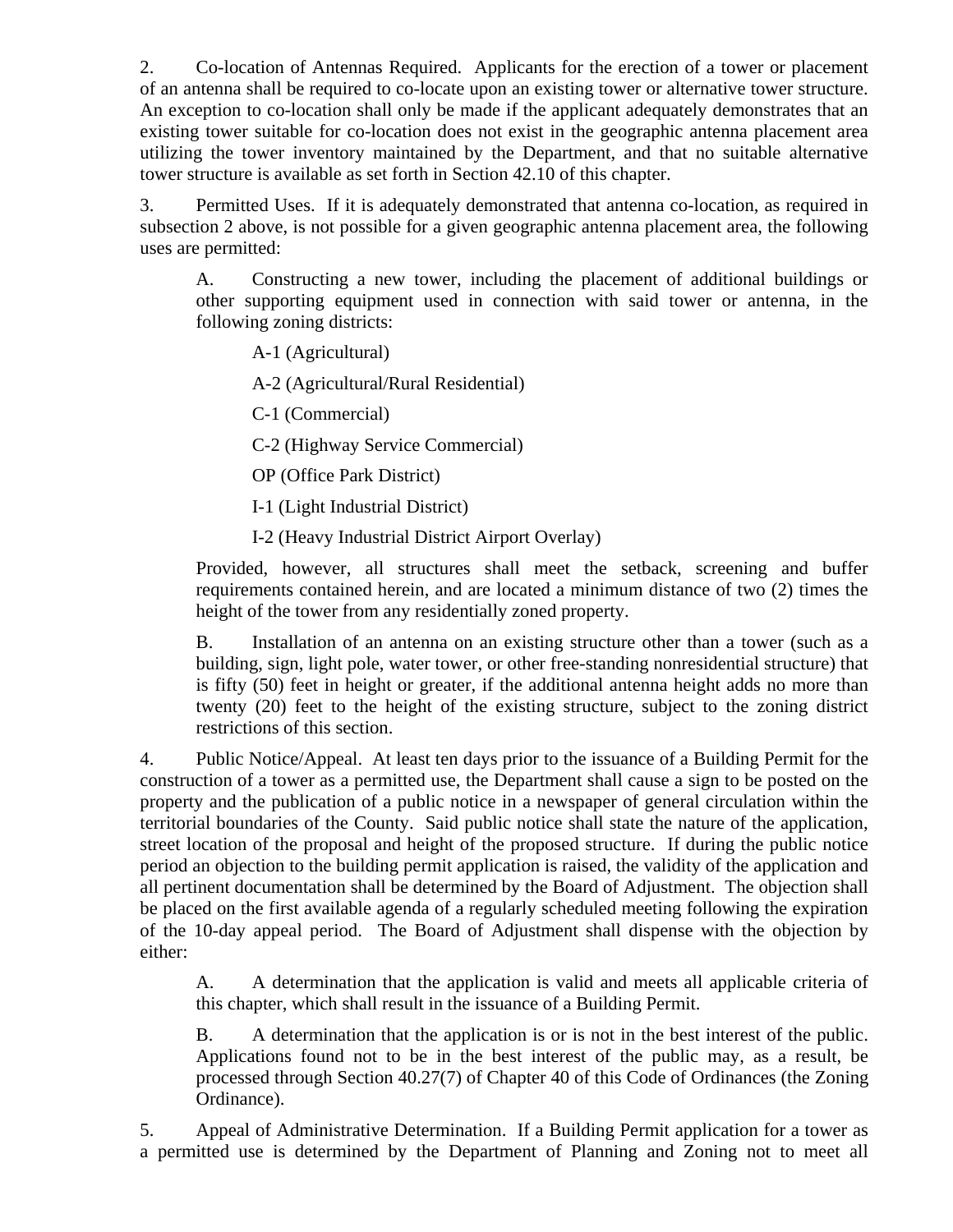applicable criteria of this chapter, the Building Permit applicant may appeal the determination to the Board of Adjustment. The Board of Adjustment shall dispense with the objection by either:

A. A determination that the application is valid and meets all applicable criteria of this chapter, which shall result in the issuance of a Building Permit.

B. A determination that the application does not satisfy all applicable criteria of this chapter. Applications which do not satisfy all applicable criteria must, as a result, be processed through the Zoning Board of Adjustment as provided in Section 40.27 of this Code of Ordinances.

## **42.22 ADMINISTRATIVE APPROVALS.**

1. General.

A. The Department may administratively approve the placement of additional antennas upon towers or alternative tower structures as set forth in subsection 3 of this section.

B. Each applicant requesting an administrative approval under this chapter shall submit a scaled site plan, scaled elevation view and supporting drawings, calculations, and other documentation, signed and sealed by appropriate licensed professionals, showing the location and dimensions of all improvements, including topography (utilizing minimum two-foot contour intervals), tower height requirements, setbacks, access driveways or easements, parking, fencing, landscaping, adjacent uses, and any other information deemed by the Department to be necessary to assess compliance with this chapter and compatibility with surrounding uses. Amateur radio antennas shall meet the requirements of the County Construction Code. Certain documentation requirements of this section may be waived by the Director for amateur radio antenna applications.

C. The Department shall respond to each application within thirty (30) days of its receipt by either approving or denying the application. One thirty-day extension of this review period may be exercised by the Department if such additional time is deemed necessary to adequately assess the request. If the Department fails to respond to the applicant within a maximum of sixty (60) days, the application shall be deemed to be approved.

D. As part of any administrative approval, the Department may administratively reduce setback requirements by up to ten percent (10%) to compensate for irregularly shaped lots or parcels.

E. If a request for administrative approval is denied, the applicant may appeal the decision in accordance with Section 40.27 of Chapter 40 of this Code of Ordinances (Zoning Ordinance). In such an instance, the Board of Adjustment may authorize such variances from the terms of this chapter as will not be contrary to the public interest where, owing to special conditions, a literal enforcement of this chapter will, in an individual case, result in unnecessary hardship, so that the spirit of this chapter shall be observed, public safety and welfare secured, and substantial justice done. Such variances may be granted, in such individual cases of unnecessary hardship, upon a finding by the Board of Adjustment that the denial of the variance presents a significant detriment to the telecommunications service provider making application, and that the denial of the variance is insubstantially related to the public welfare.

2. Co-location of Antennas Required. Applicants for the erection of an antenna, except amateur radio operators, shall be required to co-locate upon an existing tower structure. An exception to co-location shall only be made if the applicant adequately demonstrates that an existing tower suitable for co-location does not exist in the geographic antenna placement area